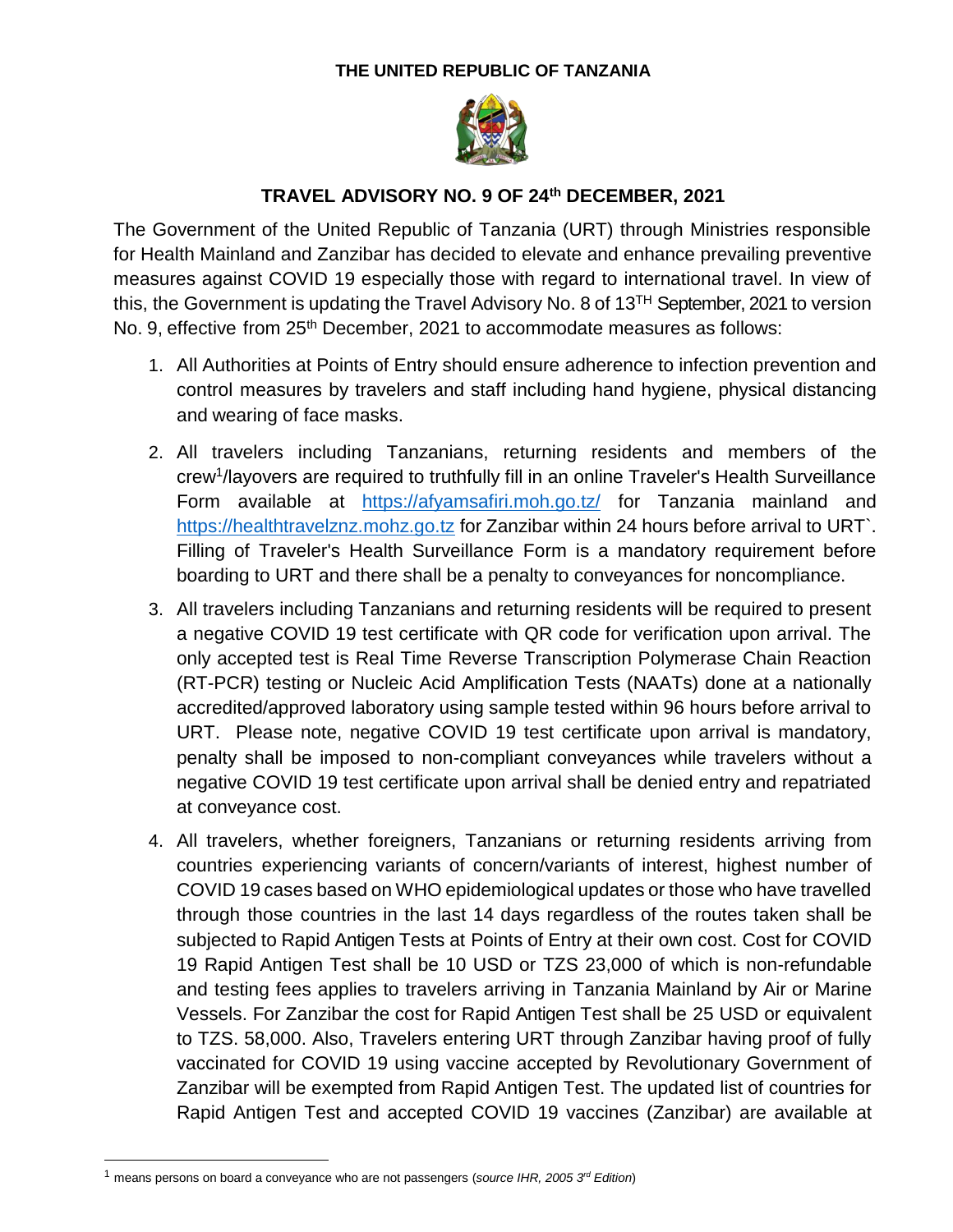Foreign travelers and residents arrived through Zanzibar from COVID 19 high risk countries who wish to visit Tanzania mainland within 14 days from the date of arrival will be required to present a negative Rapid Antigen Test certificate obtained during entry, otherwise they will be subjected to Rapid Antigen Test at Points of Entry.

- 5. All asymptomatic travelers with positive Rapid Antigen Test at the Points of Entry shall be subjected to mandatory quarantine at their own cost at designated places under strict surveillance procedures until they test negative using RT PCR or otherwise evaluated by public health experts as non-infectious. The symptomatic positive Rapid Antigen travelers will be isolated for treatment at designated health facilities until they become asymptomatic and will be transferred to designated places for quarantine until tested negative using RT PCR. The list of quarantine places can be found at [www.moh.go.tz](http://www.moh.go.tz/)
- 6. Travelers who were infected and recovered from COVID 19 shall be required to submit a proof of recovering from the disease obtained from Authorized Medical personnel upon arrival to Tanzania.
- 7. Travelers to Tanzania Mainland are advised to pay for COVID 19 Rapid Antigen Test online to avoid unnecessary queue upon arrival through an automatically generated control number obtained after filling the online Traveler's Health Surveillance Form (afyamsafiri.moh.go.tz) and for Zanzibar through [https://zanzibarcovidtesting.co.tz](https://zanzibarcovidtesting.co.tz/)
- 8. Children aged 5 years and below, Travelers in transit, Aircraft crew are exempted from both RT PCR certificate and COVID 19 Rapid Antigen Test.
- 9. All arriving conveyances must provide in advance passenger information so as to allow the Authorities at the Points of Entry to scrutinize the manifest for identification of possible high risk passengers and submit duly filled conveyance health declaration forms (Health Part of Aircraft General Declaration, Maritime Health Declaration and Ground Transport/Vehicles Health Declaration Form).
- 10. Arriving conveyances will be subjected to decontamination at Points of Entry where necessary.
- 11. All departing travelers are advised to seek information prior to departure from travel agent regarding COVID 19 requirements of their country of destination or conveyance to be used. However, the following requirement applies to specific destinations as follows;
	- a) Travelers to Dubai Airport or transit through Dubai Airport are required to possess a valid RT - PCR obtained within 48 hours from the time of collecting the sample and Rapid PCR (NAAT) performed with six (6) hours of departure.
	- b) Travelers to Republic of India, Republic of Rwanda, Democratic Republic of Congo and part of Europe are required in addition to a valid RT - PCR certificates specified by country of their destination to perform a COVID-19 Rapid Antigen Test prior to departure.